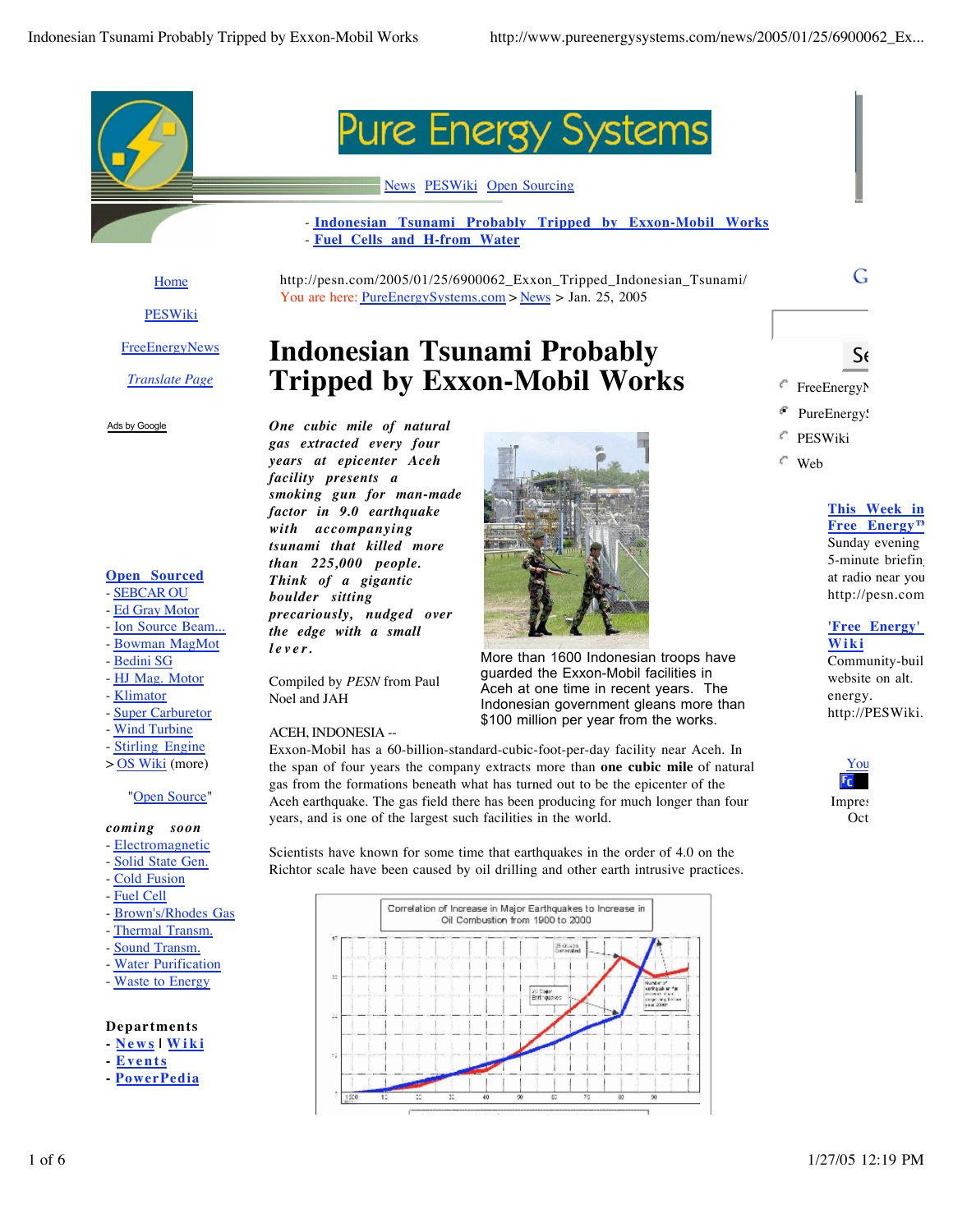- **Store**
- **Showcase**
- **Library**
- **Academy**
- **Internships**
- **Philanthropy**
- **PAC**

#### **About Us**

- Latest | Wiki
- Newsletter
- Seeking Funding
- Business Plan
- Openings
- Priorities
- Outline



Personnel / Contact

click for enlargement Correlation of Increase in Major Earthquakes to Increse in Oil Combustion from 1900 to 2000 (*ForceBorne.com*)

 $\blacksquare$  Of Ltdgest 1 Guaeriker (10  $^{\circ}$  ) BTLsd  $\blacksquare$  . Number of Macri Earthquakes

.<br>21 General 1977 and 1977 structure follow in conting shows a series and st<br>21 General Systems in a new to 0 structure and class

An analogous phenomena can be seen with earthquakes associated with large Hydro Dams. For example, Fontana Dam (USTVA North Carolina) has been associated with up to 4.0 earthquakes and routinely causes 2.5 quakes some fifty-plus years after construction.

Due to its much greater scale, and the presence of six geological faults in the area, the Three Gorges Dam in China will create very large earthquakes if its reservoirs are ever filled completely. According to Chinese news reports, tremors measuring 6.1 and 5.8 on the Richter scale hit the Zhangye region at 8:41 p.m. and 8:48 p.m. on Oct. 25, 2003.

Water was drained to safe levels over the next two days, and the China Daily reported that the dams were structurally compromised: "Cracks five centimetres wide had opened in the walls of the Shuangshuzhi reservoir, while the Zhaizhaizi reservoir had developed a fissure one centimetre wide and 410 metres long", the newspaper reported.

The weight of water overlying an unstable geological formation or fault exerts incredible pressure to which the rock layers inevitably yield. Therefore it is legitimate to ask, "What role did the extraction of oil and gas from the immediate area play in the 9.0 Aceh earthquake on Dec. 26, 2004?"

World oil production alone (not including natural gas) is approximately 80 to 100 million barrels of oil per day. That is a tremendous volume of oil, too large to even visualize in your mind's eye, which is being extracted EVERY DAY.

The world's oilfields are pressurized naturally by natural-gas within the oil. We've all probably seen "oil gushers" on films involving oil discovery: oil shoots high into the air as it is forced out of the ground by the natural-gas pressure in the underground oilfield.

The oil is not only pressurized, but is also hot. As it is extracted, the pressure gradually decreases until the oil well is no longer pressurized. Comparable to an empty aerosol can that still has some liquid in it, but which is no longer expelled by depressing the spout, the gas pressure decreases to the point where the drilling company needs to burn energy for pumping. Thus it becomes less profitable to extract the oil.

In some cases, in order to extract the remaining oil, cold water is injected/pumped into the well, causing the oil to float on top of the injected water. As the oil well fills with cold water, the last remaining oil which floats up on top of it is forced up through the well head to the surface, until the well is "dry" – i.e. "empty", but not literally "dry" since it is now filled with water.

During these various stages of the oil-extraction process, the outer crust of the globe is gradually being depressurized and cooled internally, causing contraction for both of these reasons. When objects cool down they automatically shrink/contract in size. If you let high-pressure air or gas out of a cylinder ice forms around the outlet, and cools the entire cylinder. If you let some of the air out of a football, or basketball, the ball shrinks and goes badly out of shape.

Apply that to the Earth and you have earthquakes as the crustal layers shift in response to the loss of pressure from below while the water pressure above increases. This is simple common sense –- not rocket science. It is a fact so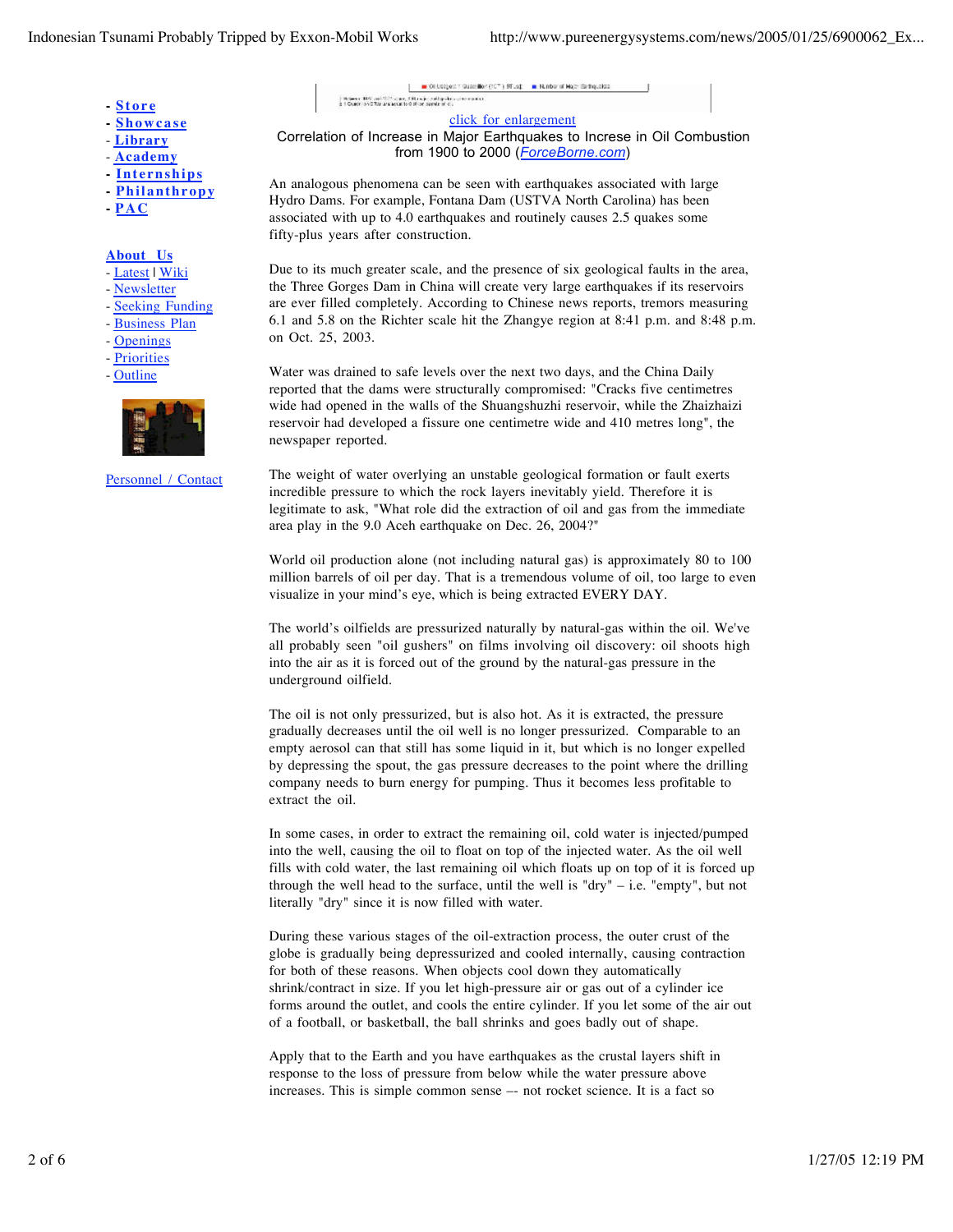simple that anyone who understands the oil-extraction process would understand the effects. Or at least, they should understand.

Therefore, the people doing this oil extraction should know the risk of triggering earthquakes, even if they ignore the consequences of rapidly dropping the underground pressure -- as the financial gurus and oil executives apparently regularly do.

Should these executives and decision-makers, who are also the profit-makers, be required to accept liability for the consequences?

Another obvious fact that is never quoted in relation to global warming is that internal combustion engines do not just give off greenhouse gases, they also give off tremendous heat – every single one of them. If you try putting your hand near the cooling-radiator or exhaust manifold of a running engine, you are going to snatch it away again quickly to prevent burns. The professors never factor this into the global-warming equations, and never mention it in the news. They mention only the gas emissions.

Think about the millions of engines giving off tremendous heat every day, some all day every day. Compound this on top of the greenhouse gases and you can see why the scientists' and professors' prognostications have turned out to be wrong. The ice caps are melting much faster than the "experts" first predicted, and faster than they are still wrongly predicting now. What pressures does this shift in weight from the poles place on the planet?

If oil is continually being created deep in the earth, as some theorists argue, what happens when this new oil rises into a former oil deposit that is now filled with water? Will this also result in further earthquakes as pressure builds up with gas being forced into the same space?

To connect the dots, therefore, we have to link the rapid "harvesting" of subterranean and undersea oil, and the reason for doing so – the thirsty tanks of obsolete gas-guzzling vehicles – with the consequence of earthquakes and tsunamis. Not only in Asia, but also around the world, are many oilfields with rapidly dropping pressure, into which water is being pumped to extract the last expensive barrels. How many more disastrous quakes will humanity face as the result of this artificially-maintained appetite for fuel?

- - - -

Compiled by Sterling D. Allan. Thanks, Mary-Sue Halliburton for editorial input.

## **References**

- **Oil Extraction Stresses Earth, Contributing to Earthquakes and Tsunamis** - Previous draft of this story, published on Jan. 12, 2005, prior to information about Exxon-Mobil.
- **ExxonMobil, Aceh and the Tsunami** In Aceh, the company operates one of the largest gas fields in the world and they're being sued for gross human rights violations. (*Democracy Now*; Jan. 4, 2005) (related)
- **Oil Drilling and Earthquakes** cites multiple references (*Google Answers*; April 25, 2004)

**Q.** "Given the fact that oil has been pumped out of the ground 24/7/365 by thousands upon thousands of pumps all over the world for so many years, what replaces the space previously held by the oil?"

**A.** "the removal of oil can cause earthquakes, even in regions normally quiet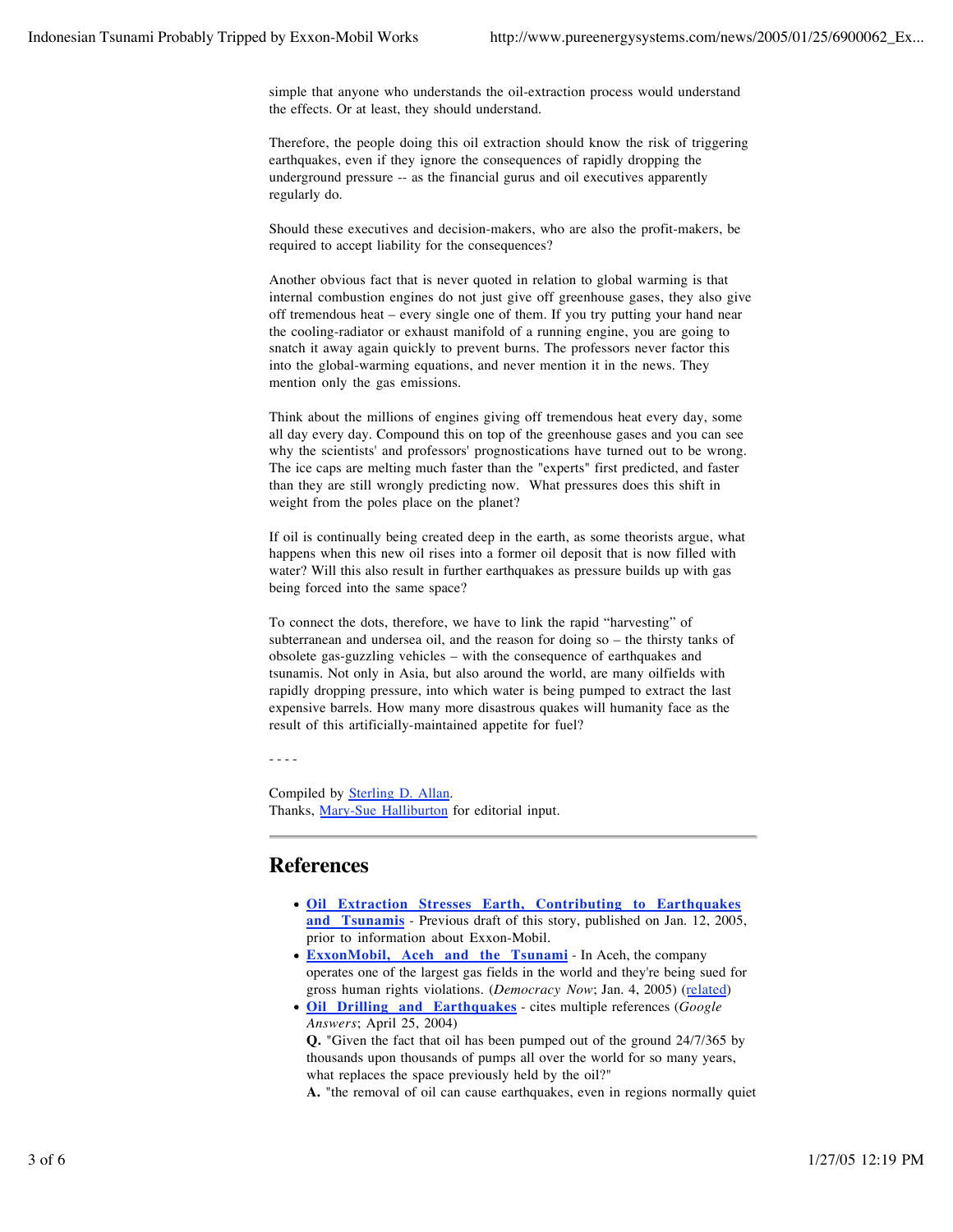when it comes to seismic activity..."

- **Four collaborative anecdotes** Posted below. Tesla's NY quake; San Andreas tinkering; magnetic field changes; N-bombs and quakes.
- **Troop deployment to guard Exxon and other vital enterprises** At least 1600 troops guarding Exxon interests alone in the Aceh region in 2001.
- **Exxon 'helped torture in Indonesia'** "The Asia-Pacific region contributes about 13% of ExxonMobil's worldwide production of oil and gas." Ini 2000, gas from Indonesia yielded 118 cargoes of LNG." (*BBC*; June 22, 2001)
- **OIL: The Cause of Most Earthquakes and Bad Weather** Robert L. Cook, alt energy inventor, addresses oil extraction and earthquakes; global warming and ice cap water redistribution stresses; atmospheric pressure modifications. "What would happen if the sunken earth of the Antarctic region were to spring back up (even a few hundred feet) after enough ice melts away? Could this trigger a worldwide earthquake?"
- **Earthquake: Coincidence or a Corporate Oil Tragedy?** "Sound bombing" or seismic tests of ocean floors to test for oil and gas had been carried out near the sites of the Tasmanian beachings recently. (*Independent Media TV*; Dec. 28, 2004)



*Whale Beachings in Tasmania, Australia and New Zealand on November 30th, 2004*

*(Robin Good)*

- **Three Gorges Dam** is situated near six active fault lines and above 15 million people.
- **Dam on dangerous ground** recent earthquakes (*Three Gorges Probe news service*; Dec. 18, 2003)
- **Magma** Oil List of references that support the theory that some oil is generated deep within the earth and replenished. (*FreeEnergyNews* directory)
- **When Will We Learn** (PDF) Michael Horn says that Billy Meier warned thirty years ago that earthquakes would accompany our oil and gas extraction.

Meier was specifically warned about the connection of earthquakes to the extraction of petroleum and natural gas, as well as the damming of waters and over-building of huge cities. The first confirmation I found for the petroleum connection was from Paul Segal, a geophysics professor at Stanford University in 1990.

I will be discussing this and more on the Art Bell radio show this Saturday night, Jan. 29, from 11:00 p.m. - 2:00 a.m. PST

(www.coasttocoastam.com)

Art is also well known for exploring the latest developments in alternative energy sources.

Michael Horn Authorized American Media Representative The Billy Meier Contacts www.theyfly.com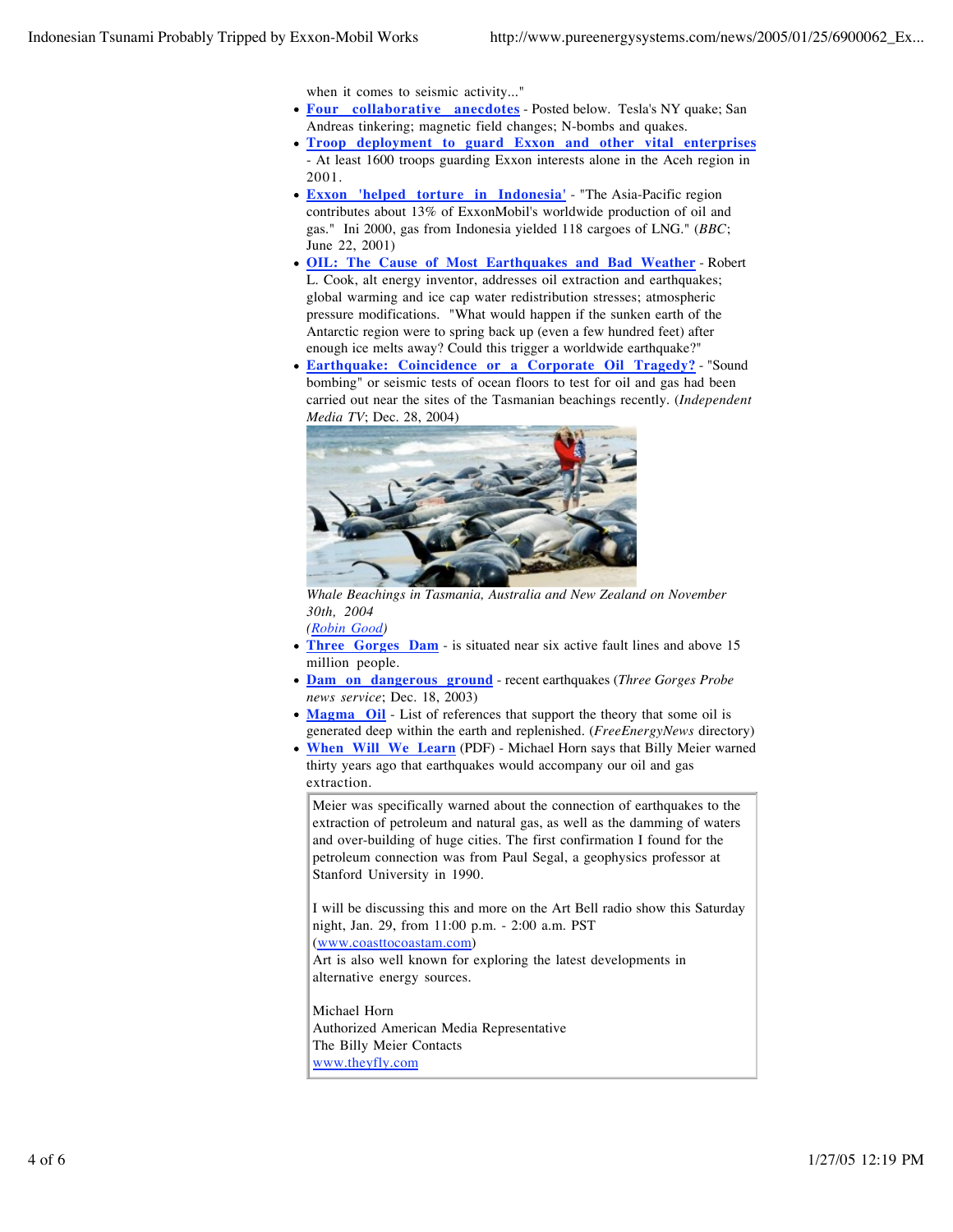# **Feedback**

#### **Four Collaborative Anecdotes**

by J.R., Jan. 27, 2005

The article was interesting. There are however three other considerations:

1) In the early 20th century Nicola Tesla was studying mechanical resonance using a dual chambered device about the size of a soda can. He strapped it to he support beams in his laboratory in NY City and generated an earthquake that shook several square blocks. There is a court order on file blocking him from further testing of the device within the city limits of NY.

2) In the early 1980's a bored laid off oil field employee in southern California dropped seismic sensors into a hole under his mobile home and monitored them using his home PC. He found regular rhythm patterns that could only be artificial before several small earthquakes. Someone was trying to relieve the stress on the San Andreas fault. He reported it to the press and the day the news hit the papers, the rhythm stopped.

3) Much has been made about the relationship between the magnetic field and the earth's crust. The magnetic field strength has dropped from 4 gauss in the air (roughly 4000 gauss in the crust) to 0.4 gauss (400 gauss in the crust) in the past 2000 years. This weakening has weakened the integrity of the crust. Further, military experiments in Russia, Greenland, Finland, and the USA using atmospheric heaters (HAARP comes to mind) cause movement in the magnetic field. These movements lead to further weakening along critical stress points.

4) There have been two good correlations done between underground nuclear testing and earthquake activity. One of them was reported on the net. I'll try to find it again and give you the address. The other one is a classified Air Force document I had access to while working in a nuclear detection outfit in the 1970's. Watch the news for underground test announcements and then watch for a couple of days and you will see as many as three 6+ quakes.

Just interesting info.

 $[J.R.]$ 

#### **See also**

- **Scalar Electromagnetic Weapons and their Terrorist Use: Immediate Strategic Aspects of the Asymmetric War on the U.S.** - 62-pp document by Tom Bearden about man-made earthquake capabilities.
- **Pure Energy Systems News**

Page posted by **SDA** Jan. 25, 2005 Modified with more references and editing Jan. 26, 2005 Last updated January 27, 2005**Fc** 13189